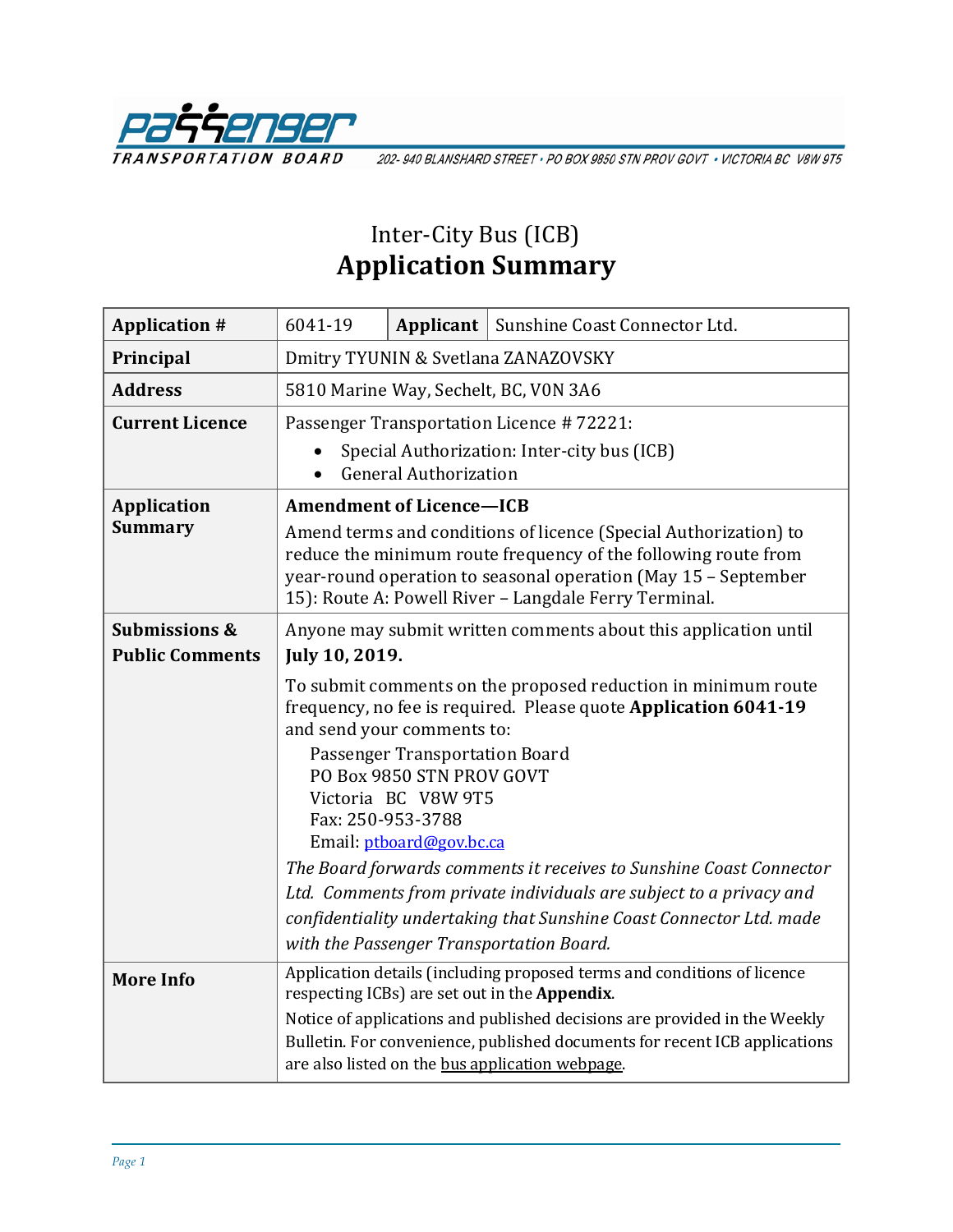| Applicant's<br><b>Rationale</b>       | Text supplied by the applicant:<br>Reduction in operation from 12 to 4 months is due to a challenging<br>transportation environment that is characterized by declining<br>ridership, increased competition from subsidized passenger<br>transportation services, the new entry of ultra-low cost carriers,<br>and increased car travel. |
|---------------------------------------|-----------------------------------------------------------------------------------------------------------------------------------------------------------------------------------------------------------------------------------------------------------------------------------------------------------------------------------------|
| <b>Publication of</b><br>Application: | June 26, 2019                                                                                                                                                                                                                                                                                                                           |
| Deadline for<br><b>Submissions:</b>   | July 10, 2019                                                                                                                                                                                                                                                                                                                           |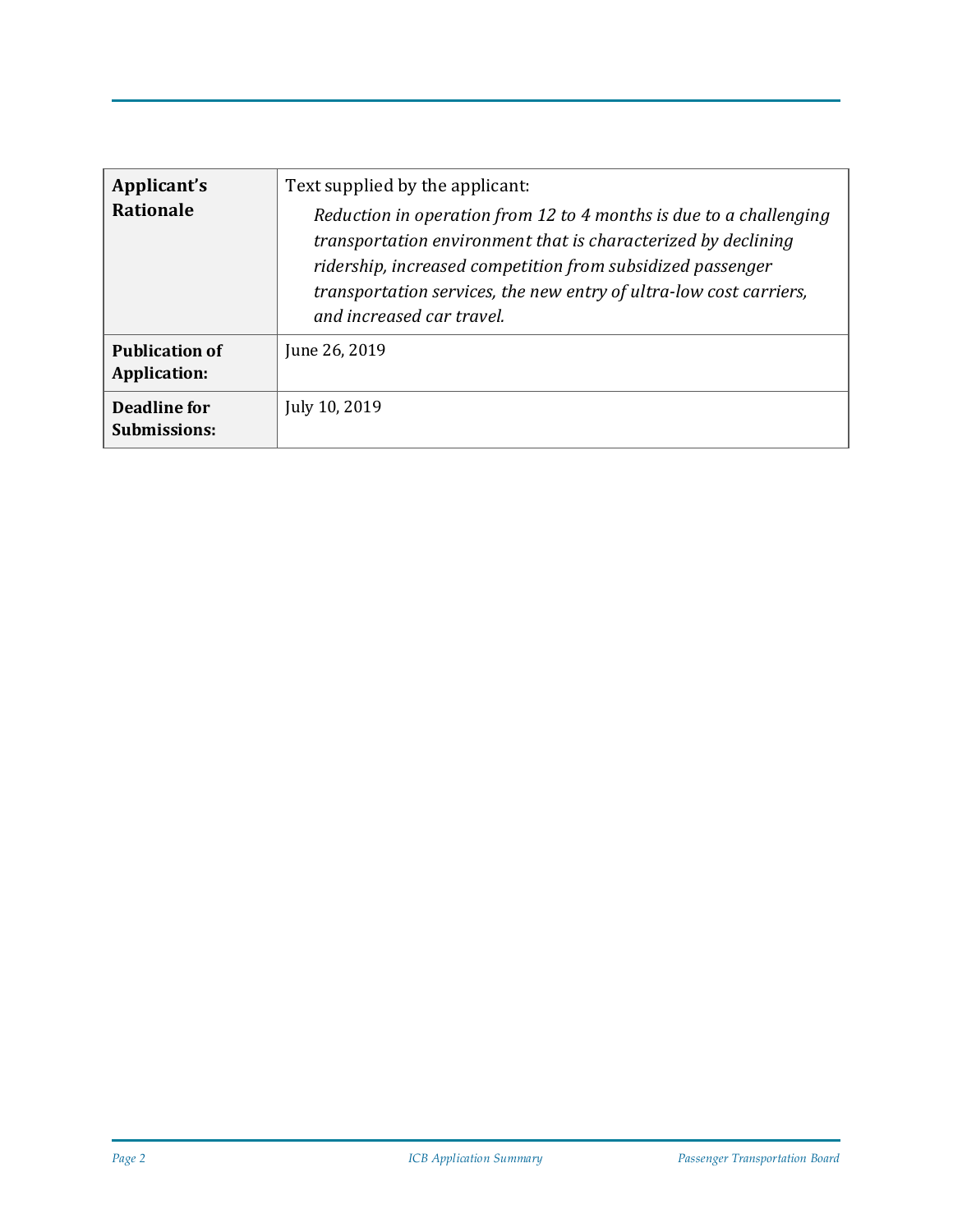## **Appendix**

Sunshine Coast Connector Ltd.

## **Terms and Conditions Proposed by the Applicant**

The applicant seeks PT Board approval to operate inter-city buses under Special Authorization with terms and conditions amended as set out in this appendix. Green text indicates changes proposed by the applicant.

| <b>Special</b><br><b>Authorization</b>              | <b>Inter-City Bus (ICB)</b>                                                                                                                                                                                                                                                                                                                                                                                                                                                             |                                   |  |  |  |  |
|-----------------------------------------------------|-----------------------------------------------------------------------------------------------------------------------------------------------------------------------------------------------------------------------------------------------------------------------------------------------------------------------------------------------------------------------------------------------------------------------------------------------------------------------------------------|-----------------------------------|--|--|--|--|
| <b>Terms &amp; Conditions</b>                       |                                                                                                                                                                                                                                                                                                                                                                                                                                                                                         |                                   |  |  |  |  |
| <b>Services</b>                                     |                                                                                                                                                                                                                                                                                                                                                                                                                                                                                         |                                   |  |  |  |  |
| Service                                             | Transportation of passengers must be provided:<br>a) on a scheduled basis, and<br>b) in accordance with minimum frequencies and other terms and<br>conditions of licence that apply to the routes and route points.                                                                                                                                                                                                                                                                     |                                   |  |  |  |  |
| Schedule                                            | The licence holder must publish, in a manner accessible to the general<br>public, a schedule for each route with the time and location of each<br>stop, and must carry in each vehicle a copy of the schedule that the<br>vehicle is following.                                                                                                                                                                                                                                         |                                   |  |  |  |  |
| <b>Express</b><br>Authorization                     | Transportation of standees is authorized only when all of the following<br>conditions are met:<br>1. The licence holder has current and proper insurance coverage<br>for the transportation of standees<br>2. Passengers are not permitted to stand for a period that is<br>longer than 30 minutes or for a distance that exceeds 30 road<br>kilometers, and<br>Freight and passenger baggage is not carried in the passenger<br>3.<br>compartment when standees are being transported. |                                   |  |  |  |  |
| <b>Route A</b>                                      |                                                                                                                                                                                                                                                                                                                                                                                                                                                                                         |                                   |  |  |  |  |
| Terminating Point 1:<br><b>City of Powell River</b> |                                                                                                                                                                                                                                                                                                                                                                                                                                                                                         |                                   |  |  |  |  |
| Terminating Point 2:                                | <b>Langdale Ferry Terminal</b>                                                                                                                                                                                                                                                                                                                                                                                                                                                          |                                   |  |  |  |  |
| Corridor:                                           | Sunshine Coast Highway                                                                                                                                                                                                                                                                                                                                                                                                                                                                  |                                   |  |  |  |  |
| <b>Route Points</b>                                 |                                                                                                                                                                                                                                                                                                                                                                                                                                                                                         | Minimum Trips (in each direction) |  |  |  |  |
| <b>City of Powell River</b>                         |                                                                                                                                                                                                                                                                                                                                                                                                                                                                                         | 3 per week                        |  |  |  |  |
| Earl's Cove                                         |                                                                                                                                                                                                                                                                                                                                                                                                                                                                                         | 3 per week                        |  |  |  |  |
| Garden Bay                                          |                                                                                                                                                                                                                                                                                                                                                                                                                                                                                         | 3 per week                        |  |  |  |  |
| Town of Pender Harbour                              |                                                                                                                                                                                                                                                                                                                                                                                                                                                                                         | 3 per week                        |  |  |  |  |
| Madeira Park                                        |                                                                                                                                                                                                                                                                                                                                                                                                                                                                                         | 3 per week                        |  |  |  |  |